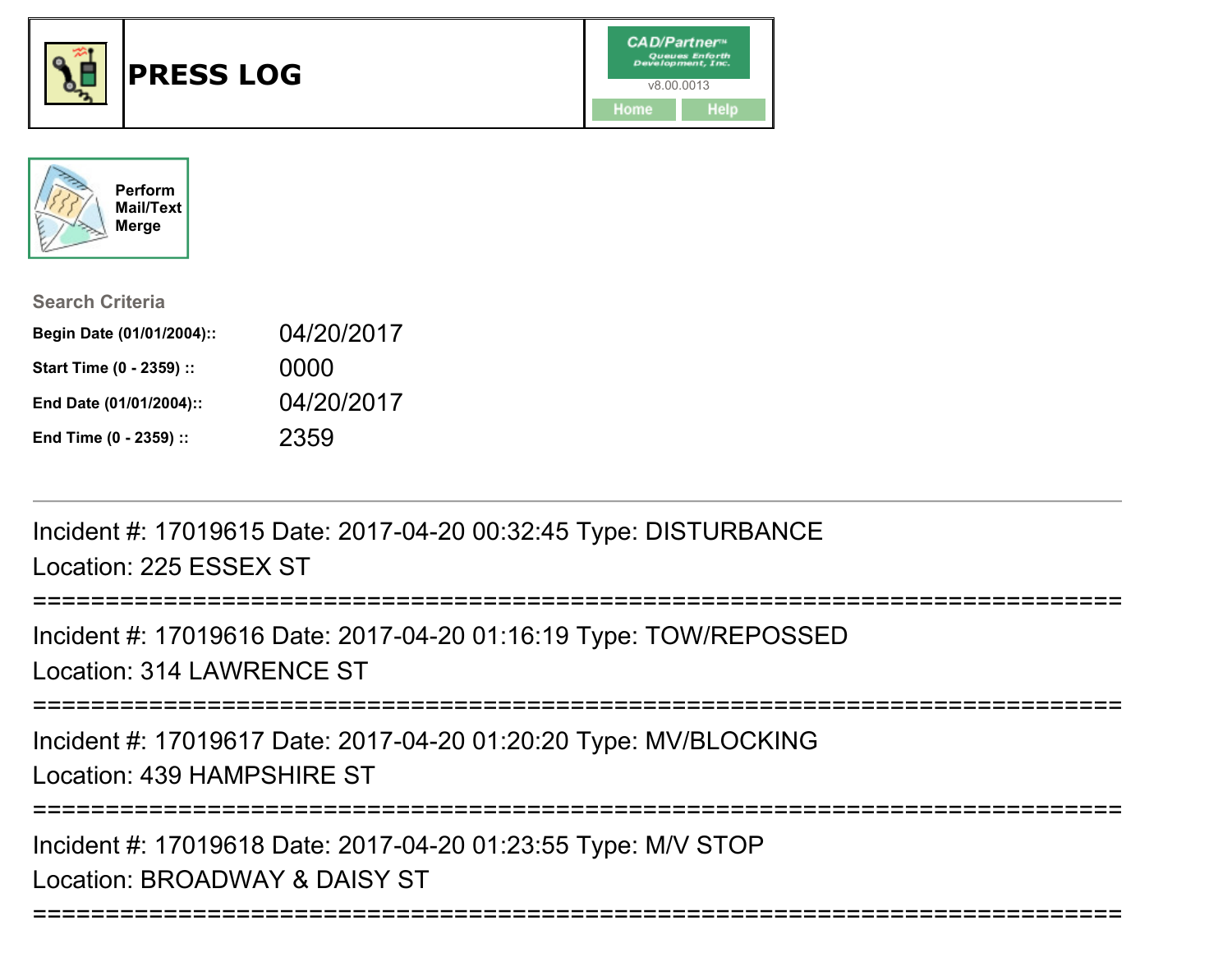Incident #: 17019619 Date: 2017-04-20 01:47:22 Type: MAL DAMAGELocation: 497 HAMPSHIRE ST============================= Incident #: 17019620 Date: 2017-04-20 01:51:16 Type: M/V STOPLocation: 248 BROADWAY===========================================================================Incident #: 17019621 Date: 2017-04-20 01:57:27 Type: M/V STOPLocation: JACKSON ST & PARK ST===========================================================================Incident #: 17019622 Date: 2017-04-20 02:01:05 Type: TOW/REPOSSEDLocation: 447 HAMPSHIRE ST===========================================================================Incident #: 17019623 Date: 2017-04-20 02:07:39 Type: TOW/REPOSSEDLocation: 59 W LAUREL ST===========================================================================Incident #: 17019624 Date: 2017-04-20 02:09:05 Type: M/V STOPLocation: BROADWAY & LOWELL ST ===========================================================================Incident #: 17019625 Date: 2017-04-20 02:13:19 Type: M/V STOPLocation: FALLS BRIDGE / null===========================================================================Incident #: 17019626 Date: 2017-04-20 02:14:59 Type: ALARMSLocation: HOME INVASION / 2 INMAN ST #6**==================** 

Incident #: 17019627 Date: 2017-04-20 02:29:43 Type: M/V STOPLocation: LAWRENCE ST & MARION AV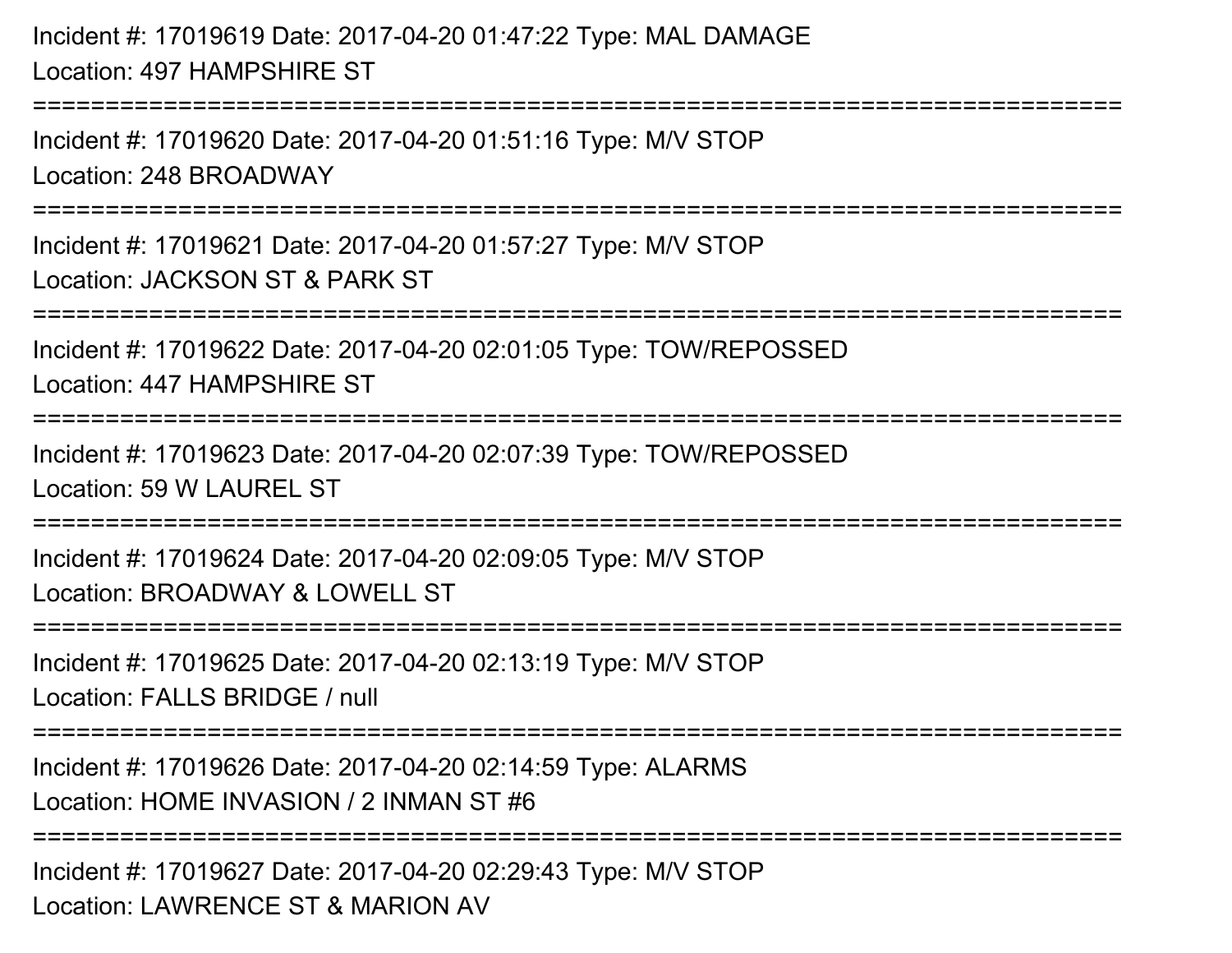## Incident #: 17019628 Date: 2017-04-20 02:44:08 Type: M/V STOPLocation: TOW / LAWRENCE ST & LEXINGTON ST

Location: 41 CEDAR ST

===========================================================================Incident #: 17019629 Date: 2017-04-20 03:00:00 Type: M/V STOPLocation: FALLS BRIDGE / null===========================================================================Incident #: 17019630 Date: 2017-04-20 03:00:26 Type: MISSING PERSLocation: 137 PARKER ST============================= Incident #: 17019631 Date: 2017-04-20 03:43:19 Type: M/V STOPLocation: BURLINGTON ST & MT VERNON ST===========================================================================Incident #: 17019632 Date: 2017-04-20 04:04:29 Type: BUILDING CHKLocation: DUNKIN DONUTS / 342 BROADWAY ===========================================================================Incident #: 17019633 Date: 2017-04-20 04:07:51 Type: M/V STOPLocation: CROSS ST & FRANKLIN ST===========================================================================Incident #: 17019634 Date: 2017-04-20 04:12:42 Type: SPECIAL CHECKLocation: 803 ESSEX ST===========================================================================Incident #: 17019635 Date: 2017-04-20 04:13:34 Type: MAL DAMAGELocation: 41 CEDAR ST===========================================================================Incident #: 17019636 Date: 2017-04-20 04:33:44 Type: B&E/MV/PAST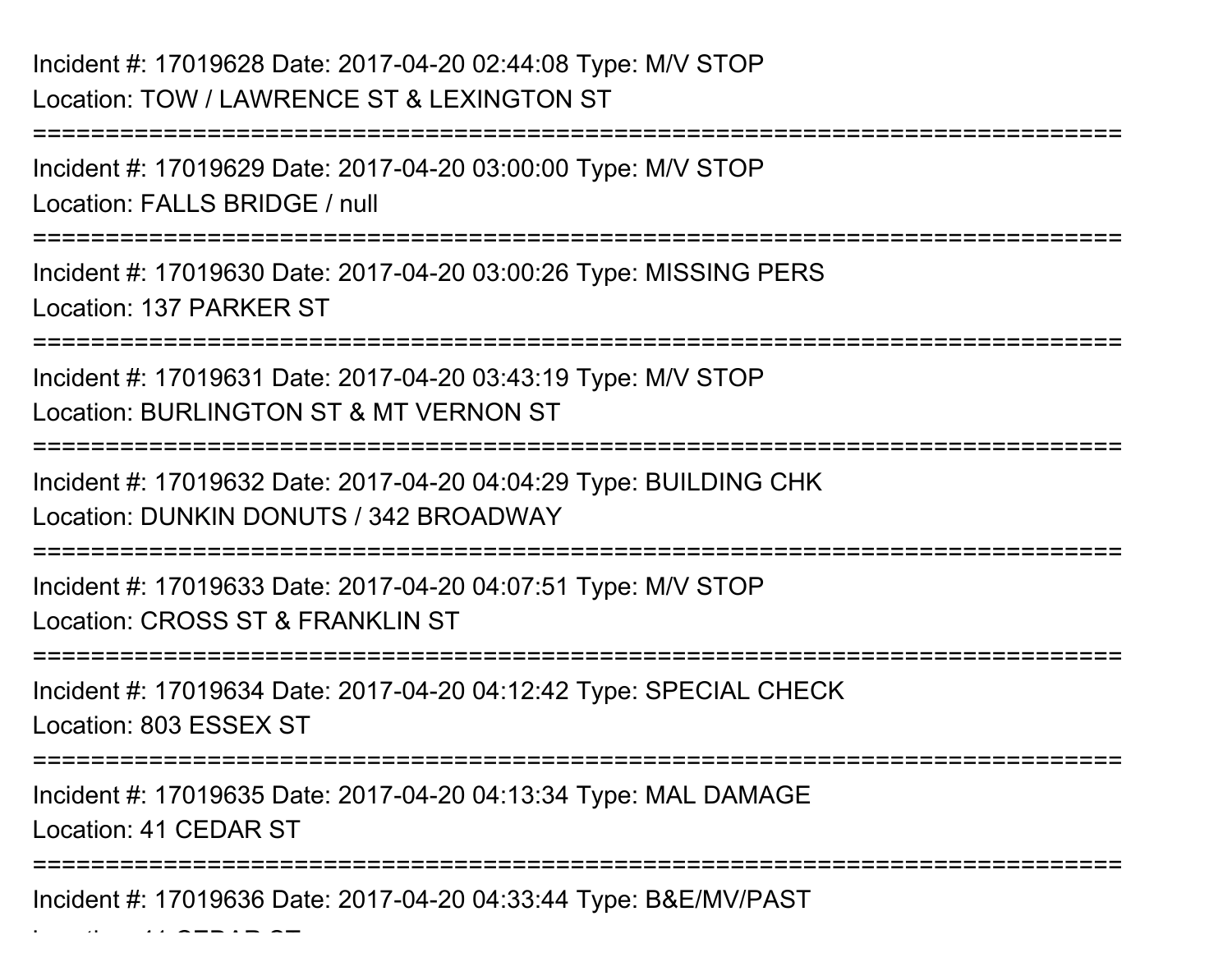===========================================================================

Incident #: 17019637 Date: 2017-04-20 05:19:07 Type: MAL DAMAGELocation: 270 CANAL ST

===========================================================================

Incident #: 17019638 Date: 2017-04-20 05:47:48 Type: TOW/REC/STOLLocation: 9 CHICKERING ST

===========================================================================

Incident #: 17019639 Date: 2017-04-20 05:58:39 Type: LARCENY/PASTLocation: 61 BENNINGTON ST

===========================================================================

Incident #: 17019640 Date: 2017-04-20 06:24:35 Type: LARCENY/PASTLocation: 61 EATON ST

===========================================================================

Incident #: 17019641 Date: 2017-04-20 06:26:29 Type: ALARMSLocation: JUSTIN LAW RESD. / 82 FARLEY ST FL 2

===========================================================================

Incident #: 17019642 Date: 2017-04-20 06:33:25 Type: LIC PLATE STOLocation: 50 ISLAND ST

===========================================================================

Incident #: 17019643 Date: 2017-04-20 06:38:18 Type: B&E/MV/PASTLocation: 46 MELVIN ST

===========================================================================

===========================================================================

Incident #: 17019644 Date: 2017-04-20 06:58:41 Type: ALARMSLocation: NEW ENGLAND CONF UNITED METHOD / 276 ESSEX ST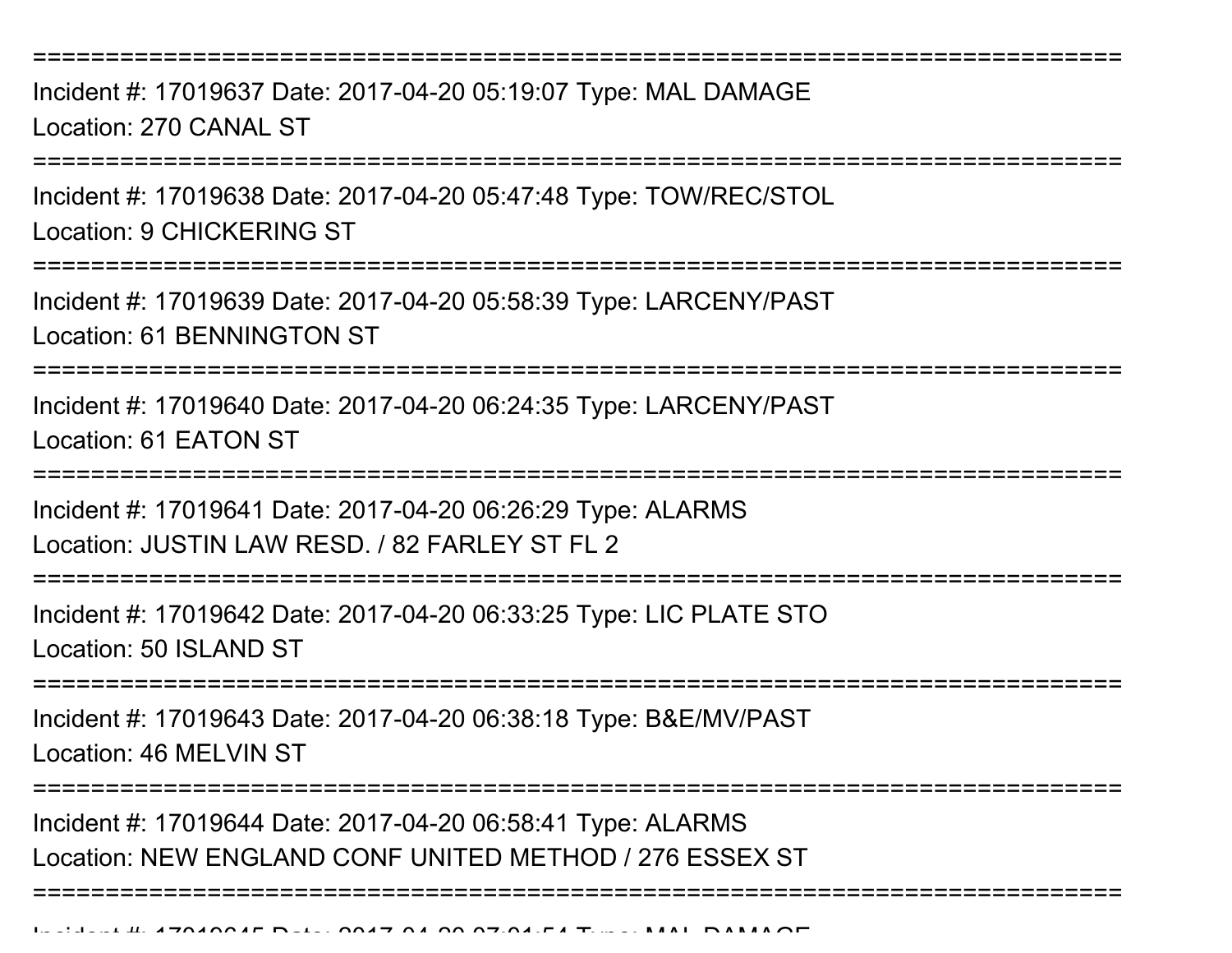Location: 550 BROADWAY

Incident #: 17019646 Date: 2017-04-20 07:02:58 Type: PARK & WALKLocation: BROADWAY & CONCORD ST

===========================================================================

===========================================================================

Incident #: 17019647 Date: 2017-04-20 07:07:14 Type: M/V STOPLocation: MERRIMACK ST & PARKER ST

===========================================================================

Incident #: 17019648 Date: 2017-04-20 07:22:41 Type: M/V STOP

Location: FERRY ST & KATHERINE ST

===========================================================================

Incident #: 17019649 Date: 2017-04-20 07:43:30 Type: TOW OF M/VLocation: DORCHESTER ST & PHILLIPS ST

===========================================================================

Incident #: 17019650 Date: 2017-04-20 07:53:16 Type: LARCENY/PROGLocation: INDEPENDENT IMPORT / 139 JACKSON ST

=====================

Incident #: 17019651 Date: 2017-04-20 07:53:38 Type: CK WELL BEINGLocation: 101 AMESBURY ST

===========================================================================

Incident #: 17019652 Date: 2017-04-20 08:17:40 Type: WARRANT SERVE

Location: 1 GENERAL ST

====================

===========================================================================

Incident #: 17019653 Date: 2017-04-20 09:05:43 Type: ALARM/BURGLocation: STAFFING INC / 65 MERRIMACK ST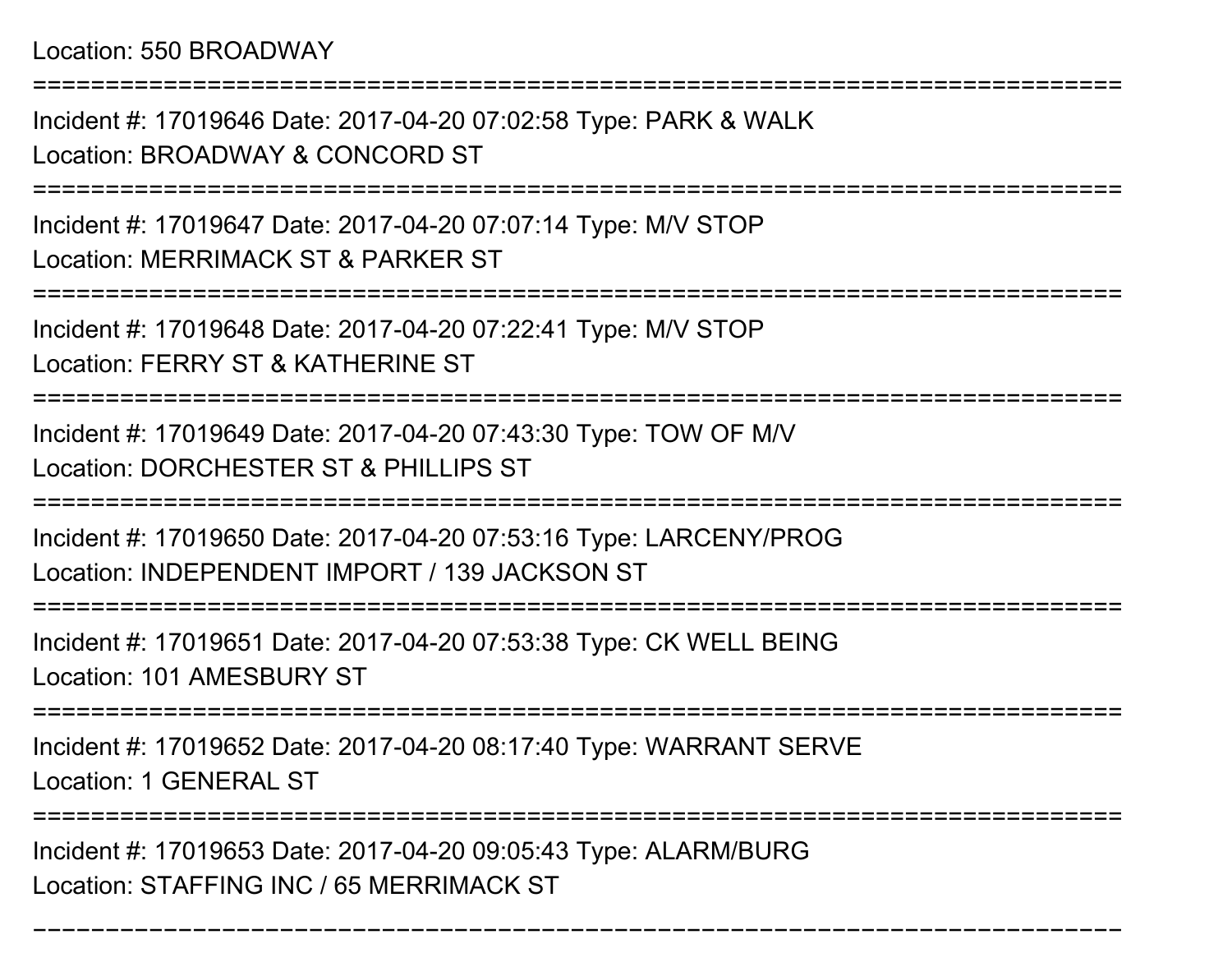Incident #: 17019654 Date: 2017-04-20 09:15:58 Type: MISSING PERSLocation: 90 LOWELL ST===========================================================================Incident #: 17019655 Date: 2017-04-20 09:43:07 Type: AUTO ACC/NO PILocation: DURSO AV & WINTHROP AV===========================================================================

Incident #: 17019656 Date: 2017-04-20 09:50:59 Type: M/V STOPLocation: E HAVERHILL ST & PROSPECT ST

===========================================================================

Incident #: 17019657 Date: 2017-04-20 10:00:09 Type: M/V STOP

Location: S UNION ST & SALEM ST

===========================================================================

Incident #: 17019658 Date: 2017-04-20 10:13:56 Type: MAL DAMAGELocation: 141 NEWTON ST

===========================================================================

Incident #: 17019660 Date: 2017-04-20 10:20:34 Type: TOW OF M/VLocation: DIAMOND ST

===========================================================================

Incident #: 17019659 Date: 2017-04-20 10:20:35 Type: M/V STOP

Location: PARK ST & SARATOGA ST

===========================================================================

Incident #: 17019661 Date: 2017-04-20 10:21:58 Type: M/V STOP

Location: APPLETON ST & METHUEN ST

===========================================================================

Incident #: 17019662 Date: 2017-04-20 10:27:58 Type: DK (DRUNK)Location: 61 BRADFORD ST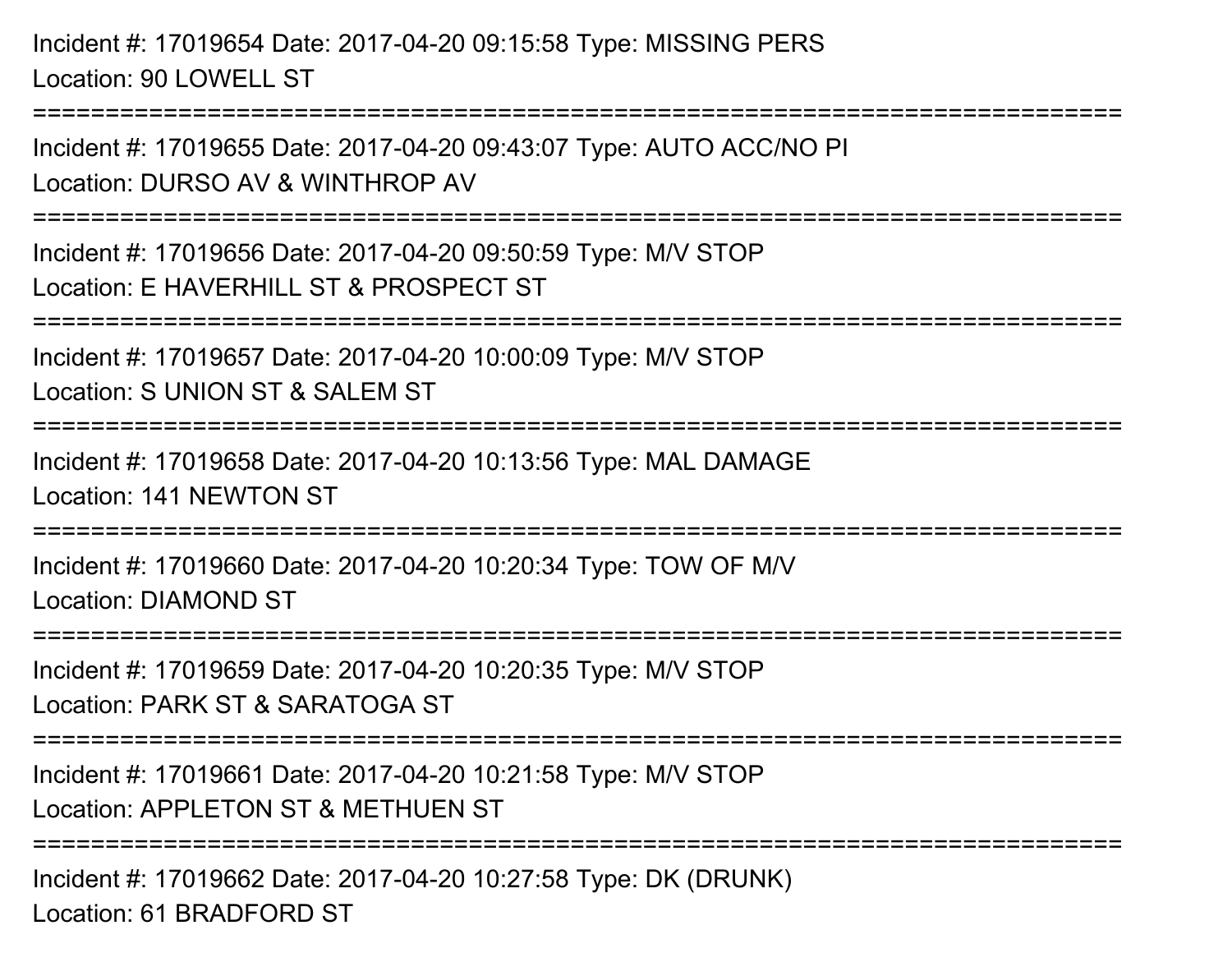Incident #: 17019663 Date: 2017-04-20 10:29:14 Type: MAN DOWNLocation: MARSTON ST

===========================================================================

===========================================================================

Incident #: 17019664 Date: 2017-04-20 10:36:45 Type: MV/BLOCKINGLocation: LA RUBIA / 130 COMMON ST

===========================================================================

Incident #: 17019665 Date: 2017-04-20 10:47:43 Type: FRAUDLocation: 14 BURKE ST

===========================================================================

Incident #: 17019666 Date: 2017-04-20 10:52:10 Type: LARCENY/PASTLocation: 89 BELKNAP ST

===========================================================================

Incident #: 17019667 Date: 2017-04-20 10:57:59 Type: NOISE ORDLocation: 140 FARNHAM ST

===========================================================================

Incident #: 17019668 Date: 2017-04-20 11:00:04 Type: M/V STOPLocation: 21 HANCOCK ST

===========================================================================

Incident #: 17019669 Date: 2017-04-20 11:01:44 Type: PARK & WALKLocation: BRADFORD ST & BROADWAY

====================

Incident #: 17019670 Date: 2017-04-20 11:10:08 Type: UNKNOWN PROBLocation: 700 ESSEX ST

===========================================================================

Incident #: 17019671 Date: 2017-04-20 11:18:39 Type: M/V STOP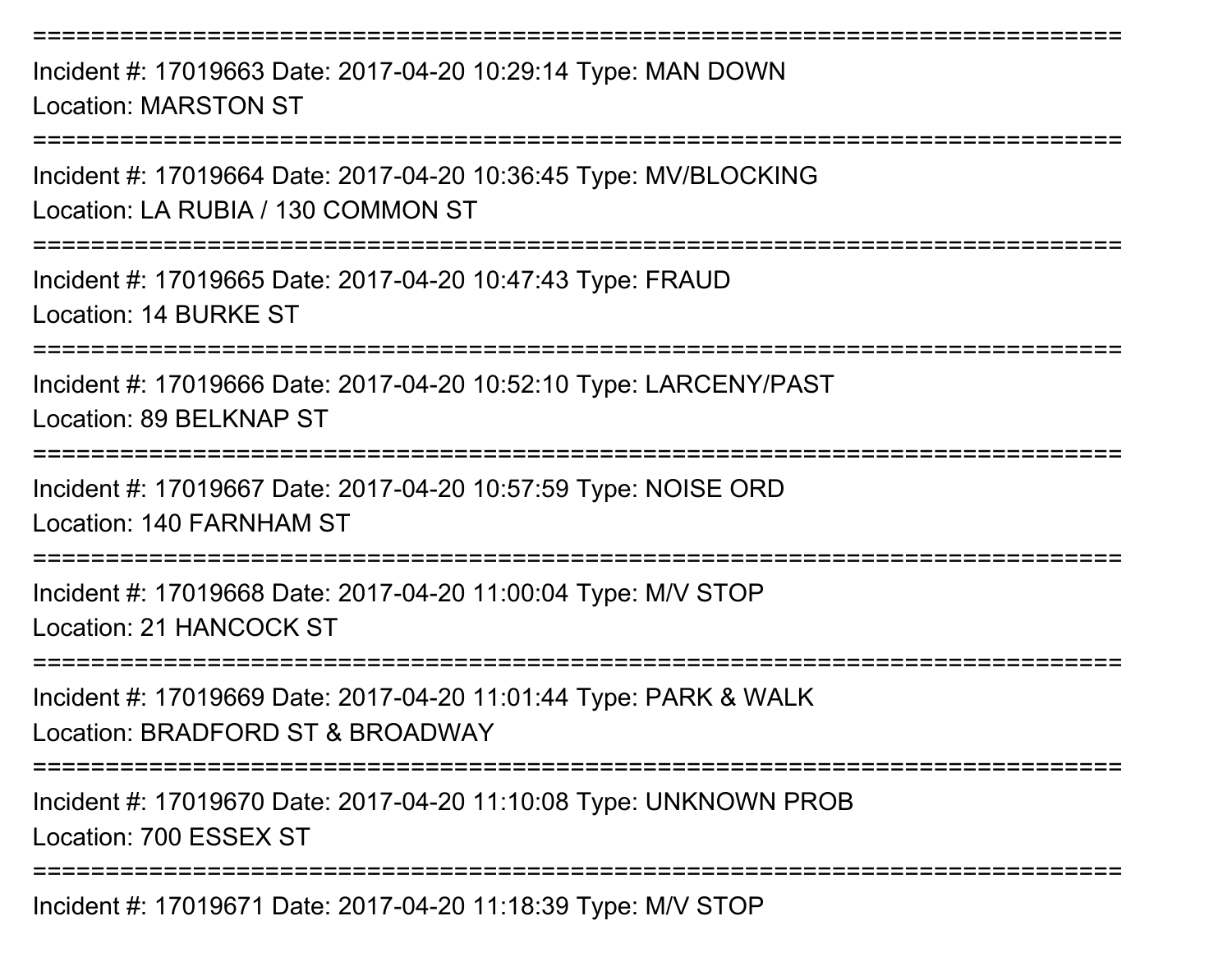===========================================================================

Incident #: 17019672 Date: 2017-04-20 11:21:12 Type: PARK & WALKLocation: SOUTH COMMON

===========================================================================

Incident #: 17019673 Date: 2017-04-20 11:22:23 Type: M/V STOPLocation: ESSEX ST & MARGIN ST

===========================================================================

Incident #: 17019674 Date: 2017-04-20 11:35:15 Type: GENERAL SERVLocation: 415 ANDOVER ST

===========================================================================

Incident #: 17019675 Date: 2017-04-20 11:36:50 Type: CK WELL BEINGLocation: 378 MARKET ST FL 2NDFL

===========================================================================

Incident #: 17019676 Date: 2017-04-20 11:38:20 Type: KEEP PEACELocation: GOMERIO AUTO / 631 ESSEX ST

===========================================================================

Incident #: 17019677 Date: 2017-04-20 11:43:40 Type: ALARMS

Location: 124 AMES ST

===========================================================================

Incident #: 17019678 Date: 2017-04-20 11:49:40 Type: B&E/PROG

Location: 638 ESSEX ST

Incident #: 17019680 Date: 2017

=======================

Incident #: 17019679 Date: 2017-04-20 12:00:35 Type: TOW OF M/VLocation: FRANKLIN ST & METHUEN ST

===========================================================================

<sup>04</sup> 20 12:08:31 Type: M/V STOP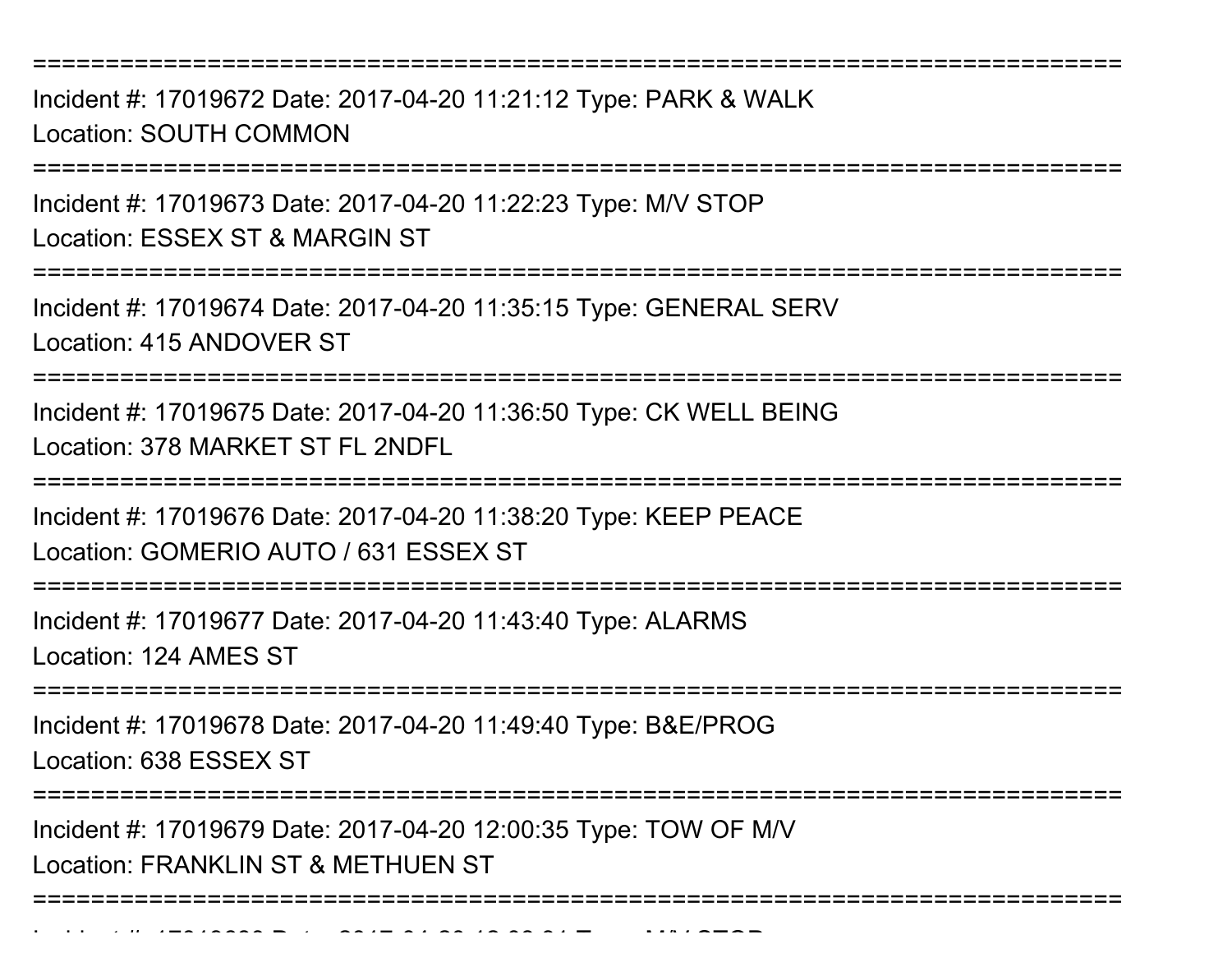Location: 7SN521 / BROADWAY & LOWELL ST===========================================================================Incident #: 17019681 Date: 2017-04-20 12:09:46 Type: TOW OF M/VLocation: WEDGEWOOD RD ===========================================================================Incident #: 17019682 Date: 2017-04-20 12:21:08 Type: DISTURBANCELocation: 354 LOWELL ST===========================================================================Incident #: 17019683 Date: 2017-04-20 12:33:47 Type: CK WELL BEINGLocation: 9 CORNISH ST===========================================================================Incident #: 17019684 Date: 2017-04-20 12:42:41 Type: M/V STOPLocation: ERVING AV & JACKSON ST===========================================================================Incident #: 17019685 Date: 2017-04-20 12:42:44 Type: SUS PERS/MVLocation: 75 BENNINGTON ST===========================================================================Incident #: 17019686 Date: 2017-04-20 13:02:35 Type: B&E/ATTEMPYLocation: 309 MT VERNON ST===========================================================================Incident #: 17019687 Date: 2017-04-20 13:08:05 Type: 209A/SERVELocation: 225 BAILEY ST #1

===========================================================================

Incident #: 17019688 Date: 2017-04-20 13:17:37 Type: M/V STOPLocation: 439 S UNION ST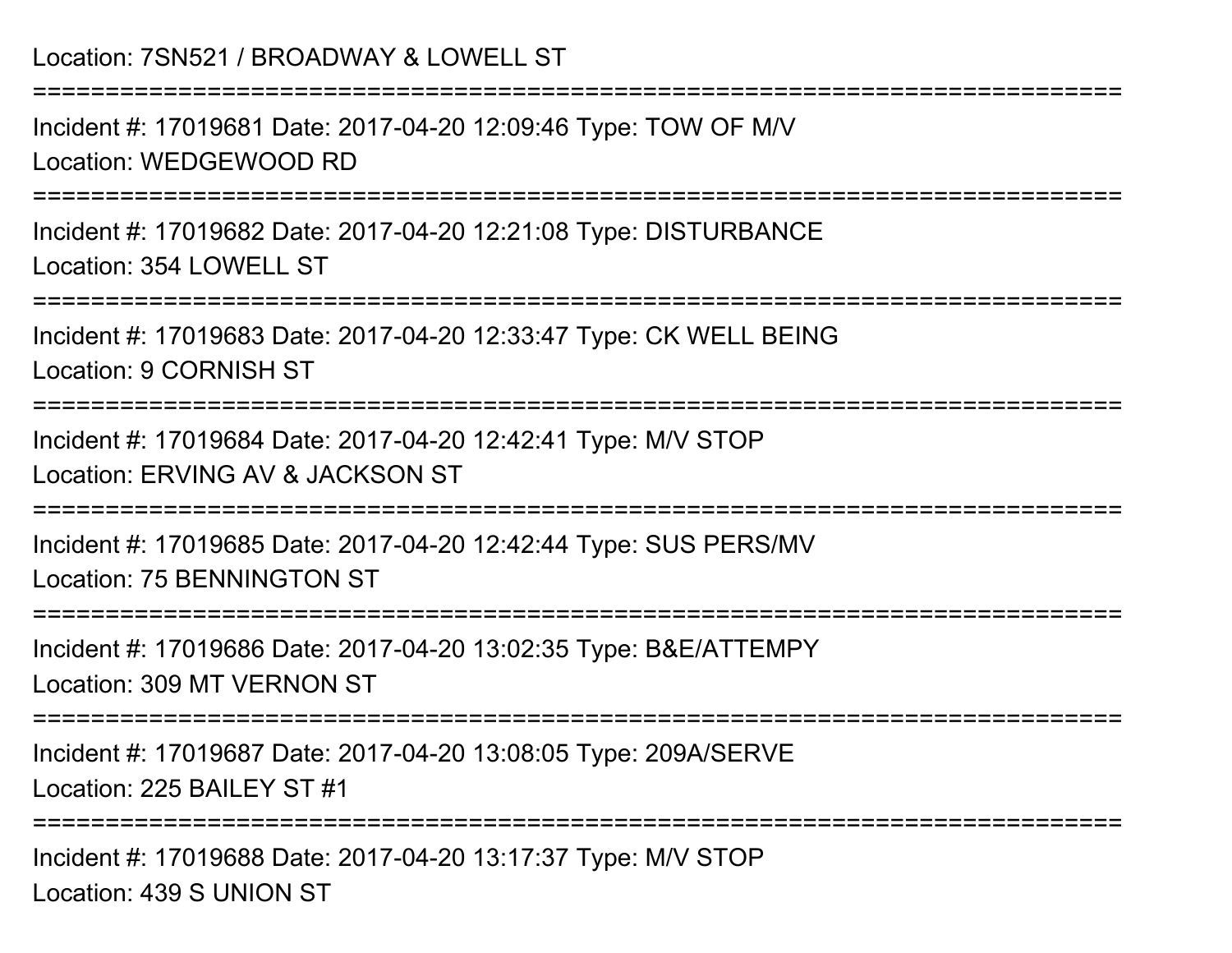Incident #: 17019689 Date: 2017-04-20 13:24:53 Type: INVEST CONTLocation: BROADWAY AV

Incident #: 17019690 Date: 2017-04-20 13:35:01 Type: INVEST CONTLocation: 546 ANDOVER ST

===========================================================================

===========================================================================

Incident #: 17019691 Date: 2017-04-20 13:46:46 Type: TOW OF M/VLocation: 182 GARDEN ST

===========================================================================

Incident #: 17019692 Date: 2017-04-20 13:46:50 Type: SUS PERS/MVLocation: REGISTRY OF MOTOR VEHICLES / 73 WINTHROP AV

===========================================================================

Incident #: 17019693 Date: 2017-04-20 14:13:41 Type: DOMESTIC/PROGLocation: 101 S BOWDOIN ST

===========================================================================

Incident #: 17019694 Date: 2017-04-20 14:39:15 Type: B&E/MV/PASTLocation: 36 WASHINGTON ST

===========================================================================

Incident #: 17019695 Date: 2017-04-20 14:42:57 Type: M/V STOPLocation: 24 S BROADWAY

**=============** 

Incident #: 17019697 Date: 2017-04-20 14:44:05 Type: LIC PLATE STO

Location: 1 COMMONWEALTH DR

===========================================================================

Incident #: 17019696 Date: 2017-04-20 14:44:43 Type: LOUD NOISE

Location: HAVERHILL ST & UNION ST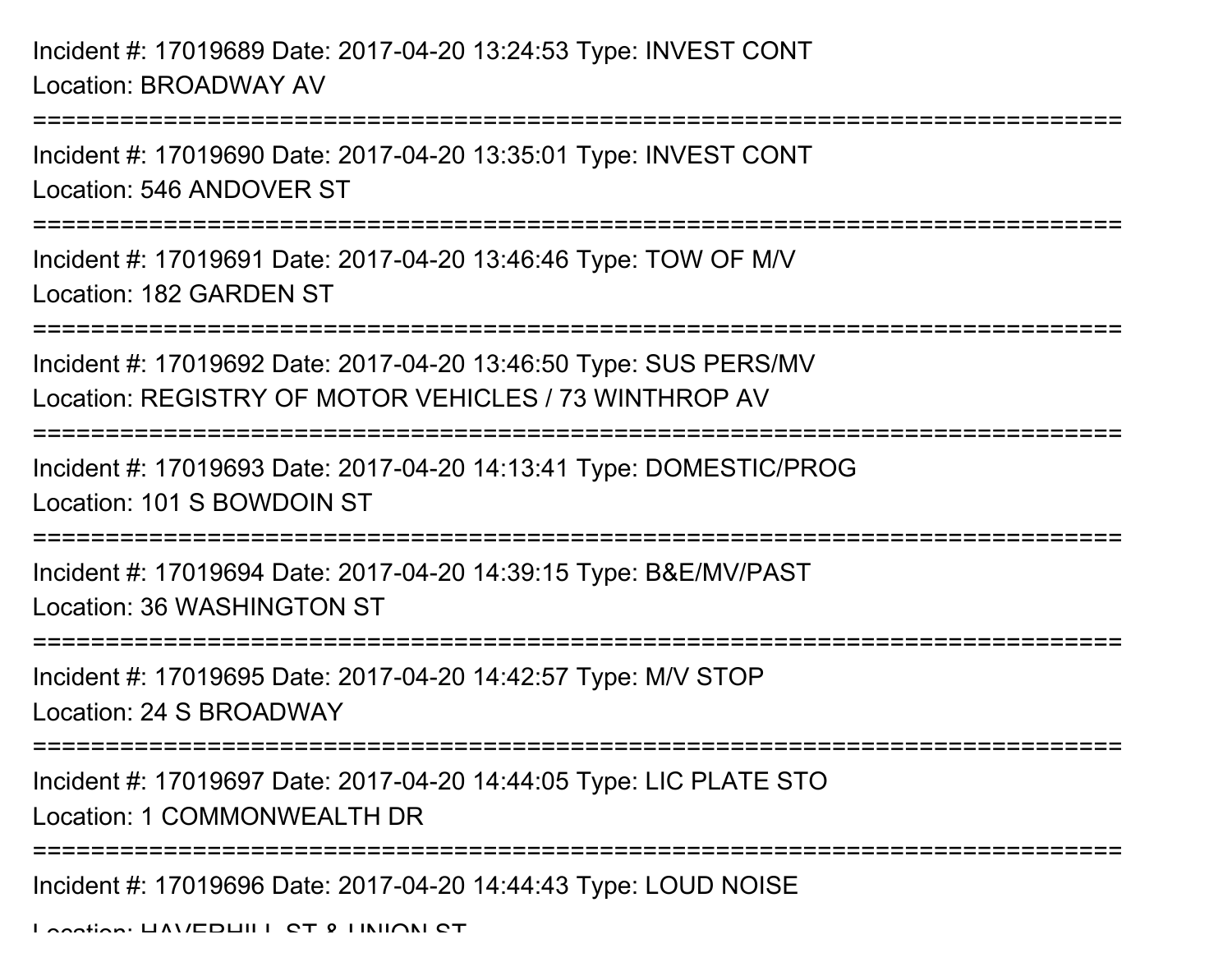===========================================================================Incident #: 17019698 Date: 2017-04-20 14:47:02 Type: M/V STOPLocation: 24 S BROADWAY ===========================================================================Incident #: 17019699 Date: 2017-04-20 14:53:42 Type: ASSSIT OTHER PDLocation: 298 AMES ST===========================================================================Incident #: 17019700 Date: 2017-04-20 14:54:26 Type: NOTIFICATIONLocation: 3 HOLT ST #2===========================================================================Incident #: 17019701 Date: 2017-04-20 15:03:42 Type: TOW OF M/VLocation: ALDER ST & BENNINGTON ST===========================================================================Incident #: 17019702 Date: 2017-04-20 15:05:27 Type: DRUG VIOLocation: CYR DR=================== Incident #: 17019703 Date: 2017-04-20 15:07:19 Type: ALARMSLocation: 37 E PLEASANT ST===========================================================================Incident #: 17019704 Date: 2017-04-20 15:10:08 Type: AUTO ACC/NO PILocation: 71 JACKSON ST===========================================================================Incident #: 17019705 Date: 2017-04-20 15:14:50 Type: LOUD NOISELocation: 21 MAGNOLIA ST

Incident #: 17019706 Date: 2017-04-20 15:17:29 Type: M/V STOP

===========================================================================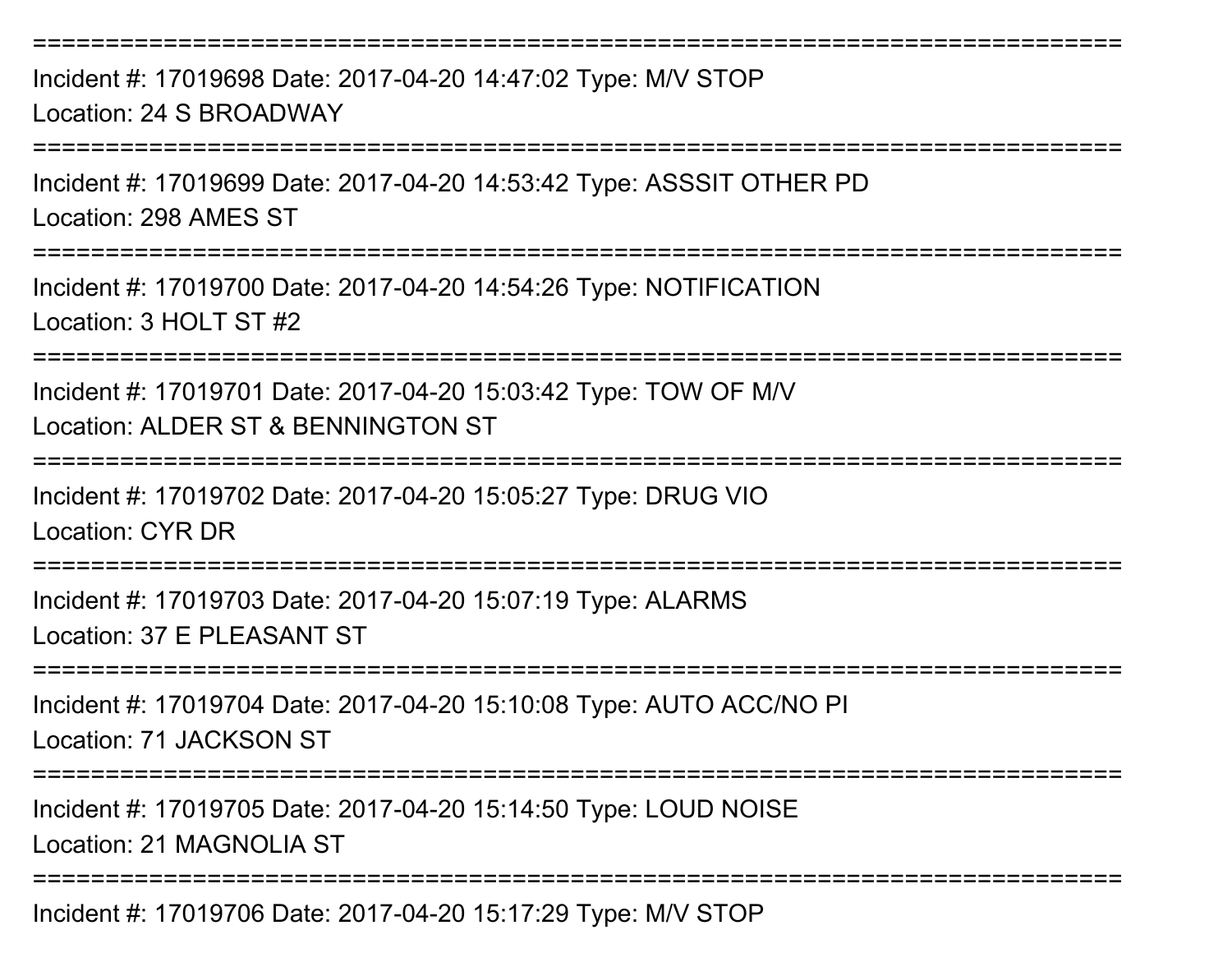Location: 90 LOWELL ST===========================================================================Incident #: 17019707 Date: 2017-04-20 15:28:25 Type: TOW OF M/VLocation: EXETER ST & OSGOOD ST===========================================================================Incident #: 17019708 Date: 2017-04-20 15:29:51 Type: MEDIC SUPPORTLocation: 0 BROADWAY===========================================================================Incident #: 17019709 Date: 2017-04-20 15:30:10 Type: M/V STOPLocation: 20 LORING ST===========================================================================Incident #: 17019710 Date: 2017-04-20 15:30:41 Type: M/V STOPLocation: TA22604 / BROADWAY & LOWELL ST==================== Incident #: 17019712 Date: 2017-04-20 15:33:33 Type: M/V STOPLocation: BROADWAY & LOWELL ST===========================================================================Incident #: 17019711 Date: 2017-04-20 15:34:07 Type: M/V STOPLocation: LORING ST & MARKET ST===========================================================================Incident #: 17019713 Date: 2017-04-20 15:38:42 Type: M/V STOPLocation: MARKET ST & OSGOOD ST===========================================================================Incident #: 17019715 Date: 2017-04-20 15:40:38 Type: FRAUDLocation: 256 SALEM ST

===========================================================================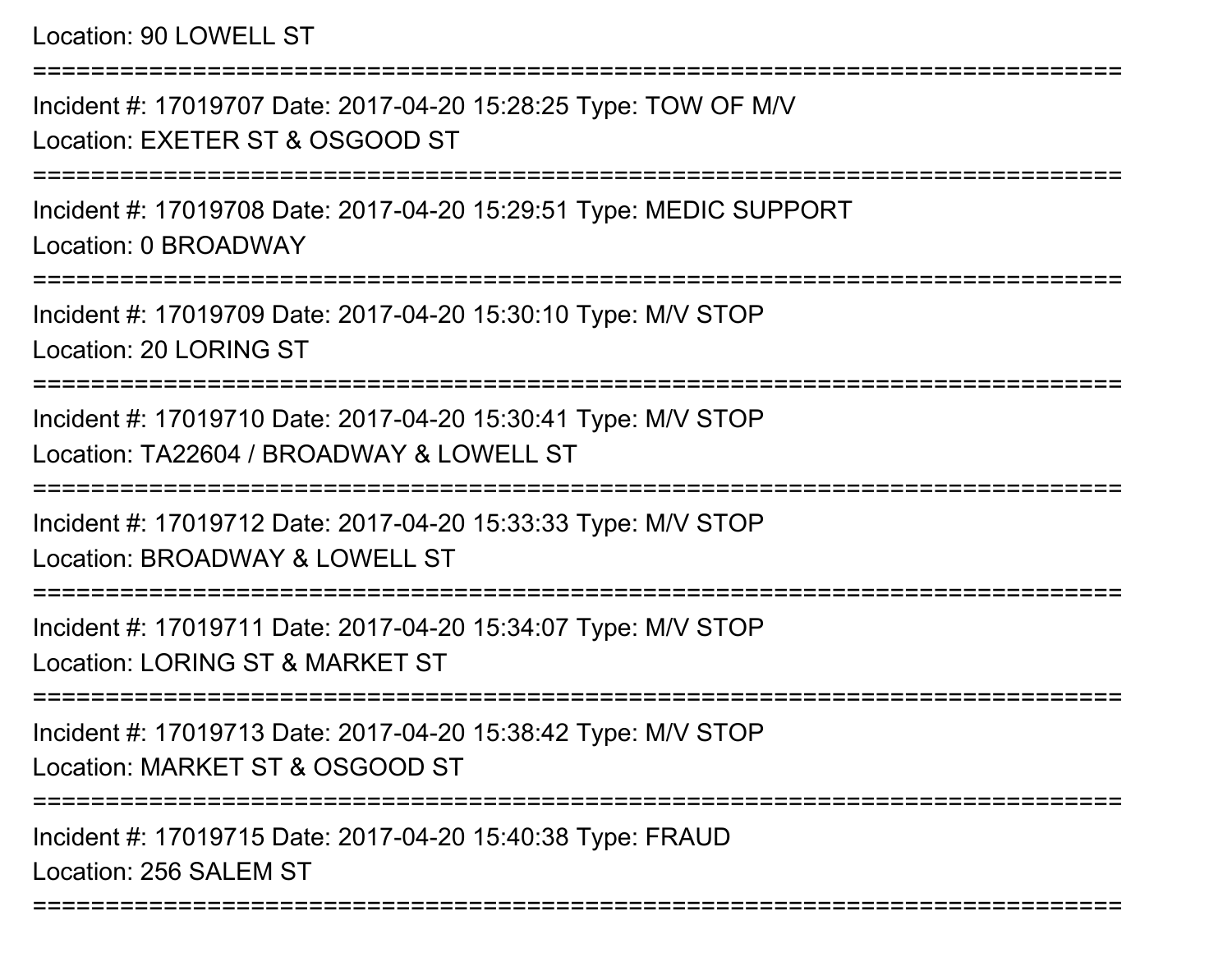Incident #: 17019716 Date: 2017-04-20 15:44:30 Type: M/V STOPLocation: BROADWAY & LOWELL ST

===========================================================================

===========================================================================

Incident #: 17019717 Date: 2017-04-20 15:47:36 Type: M/V STOPLocation: LORING ST & MARKET ST

===========================================================================

Incident #: 17019718 Date: 2017-04-20 15:50:59 Type: M/V STOPLocation: BROADWAY & LOWELL ST

===========================================================================

Incident #: 17019719 Date: 2017-04-20 15:51:39 Type: M/V STOPLocation: MARKET ST & OSGOOD ST

===========================================================================

Incident #: 17019720 Date: 2017-04-20 15:53:25 Type: NOISE ORDLocation: 19 HAMILTON ST

==============================

Incident #: 17019721 Date: 2017-04-20 15:53:51 Type: M/V STOPLocation: LORING ST & MARKET ST

===========================================================================

Incident #: 17019722 Date: 2017-04-20 15:59:35 Type: M/V STOPLocation: LORING ST & MARKET ST

===========================================================================

Incident #: 17019723 Date: 2017-04-20 16:00:37 Type: M/V STOPLocation: BROADWAY & CONCORD ST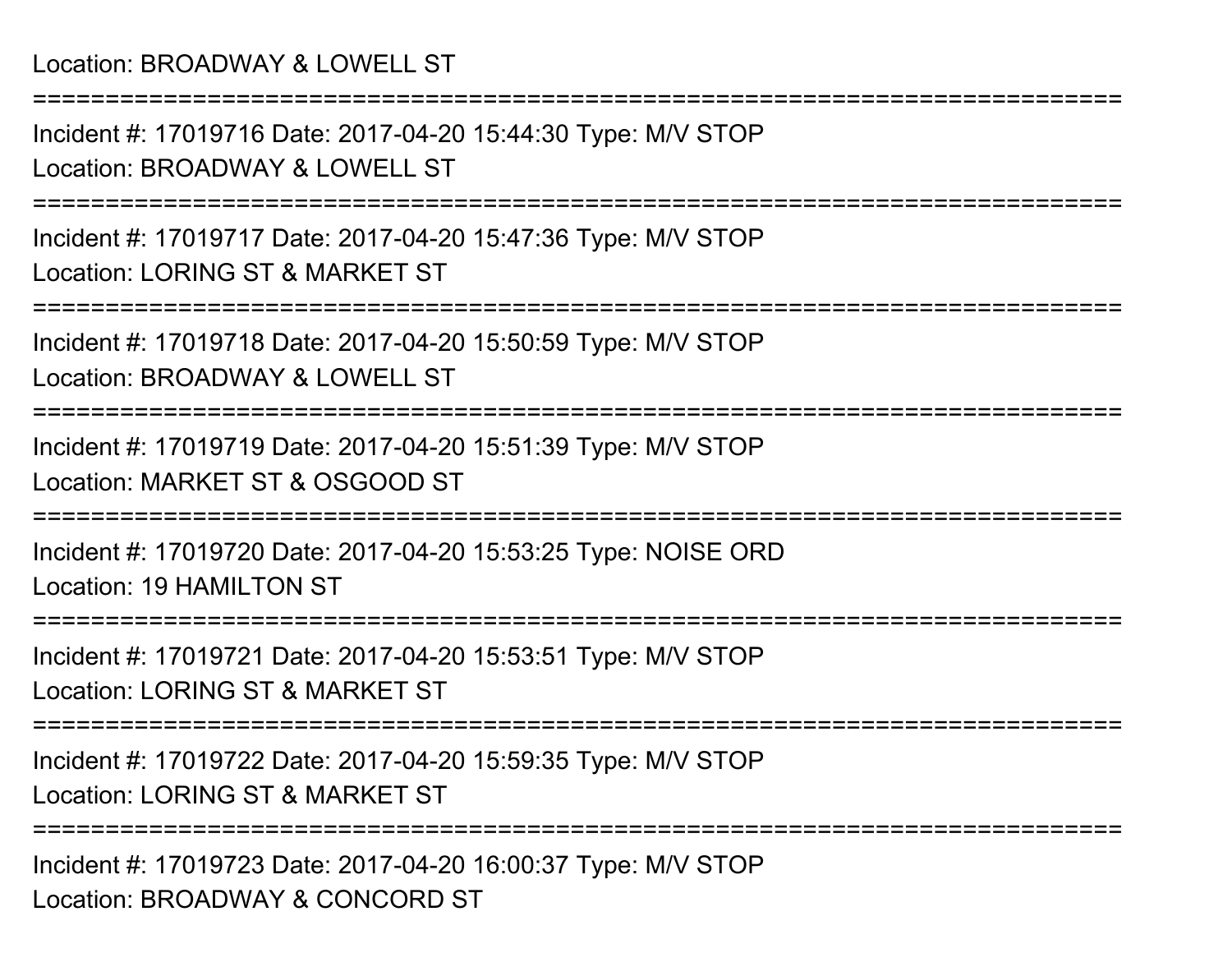Incident #: 17019724 Date: 2017-04-20 16:06:43 Type: M/V STOPLocation: LORING ST & MARKET ST

===========================================================================Incident #: 17019725 Date: 2017-04-20 16:07:37 Type: M/V STOPLocation: LORING ST & MARKET ST===========================================================================Incident #: 17019726 Date: 2017-04-20 16:11:47 Type: M/V STOPLocation: 40 LAWRENCE ST===========================================================================Incident #: 17019727 Date: 2017-04-20 16:14:36 Type: M/V STOPLocation: OSGOOD ST & SALEM ST===========================================================================Incident #: 17019728 Date: 2017-04-20 16:16:09 Type: M/V STOPLocation: LORING ST & MARKET ST===========================================================================Incident #: 17019729 Date: 2017-04-20 16:20:28 Type: TOW/REPOSSEDLocation: 330 LAWRENCE ST===========================================================================Incident #: 17019731 Date: 2017-04-20 16:21:17 Type: SUS PERS/MVLocation: 15 LASALLE AV ===========================================================================Incident #: 17019730 Date: 2017-04-20 16:21:56 Type: M/V STOPLocation: LORING ST & MARKET ST===========================================================================Incident #: 17019732 Date: 2017-04-20 16:25:56 Type: M/V STOP

Location: LORING ST & MARKET ST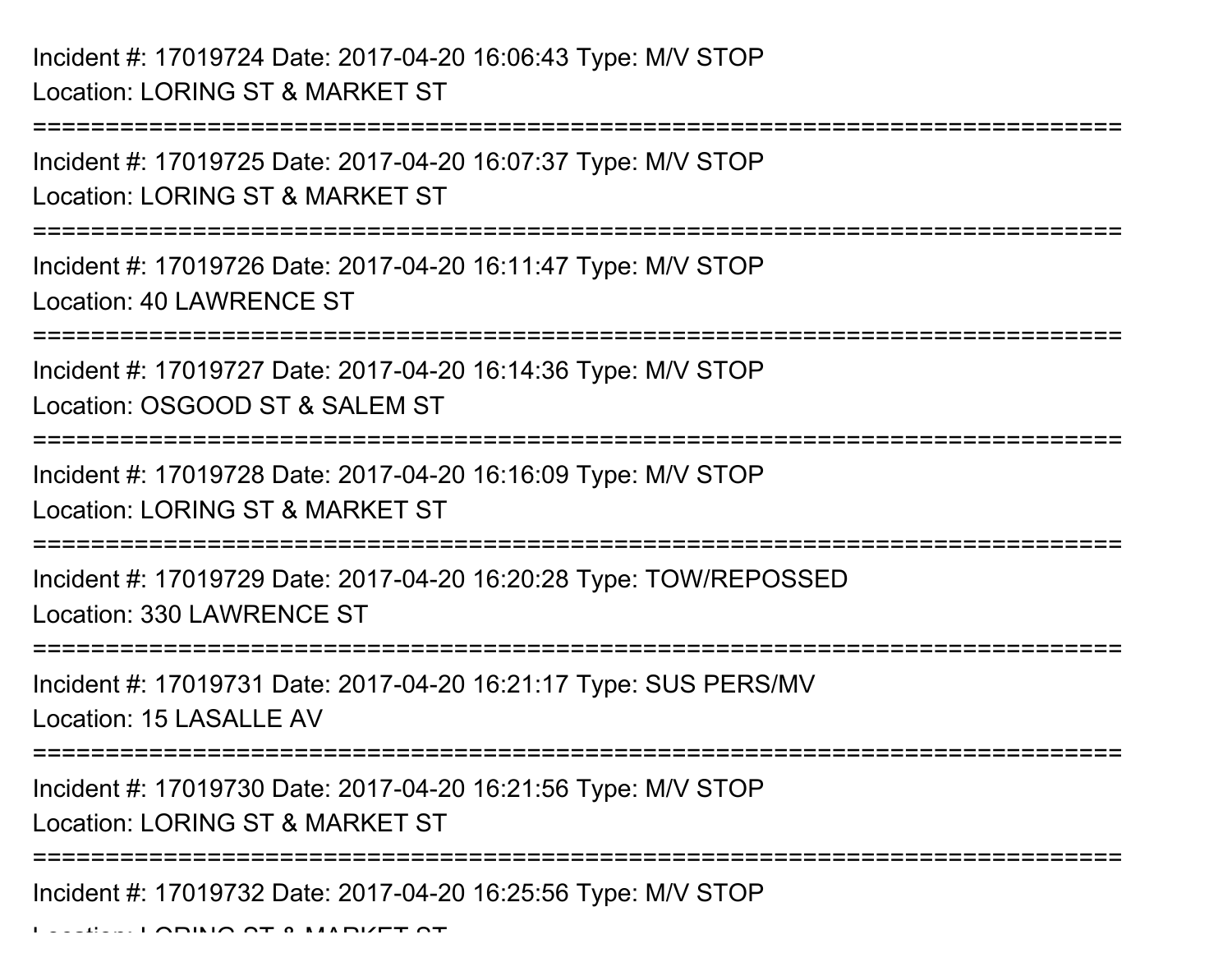===========================================================================Incident #: 17019733 Date: 2017-04-20 16:29:36 Type: M/V STOPLocation: BROADWAY & CONCORD ST===========================================================================Incident #: 17019734 Date: 2017-04-20 16:30:47 Type: M/V STOPLocation: LORING ST & MARKET ST===========================================================================Incident #: 17019736 Date: 2017-04-20 16:36:15 Type: M/V STOPLocation: LORING ST & MARKET ST===========================================================================Incident #: 17019735 Date: 2017-04-20 16:36:35 Type: M/V STOPLocation: BROADWAY & CONCORD ST===========================================================================Incident #: 17019737 Date: 2017-04-20 16:37:02 Type: M/V STOPLocation: 175 HAVERHILL ST ===========================================================================Incident #: 17019738 Date: 2017-04-20 16:40:17 Type: AUTO ACC/NO PILocation: 65 MERRIMACK ST===========================================================================Incident #: 17019739 Date: 2017-04-20 16:41:12 Type: M/V STOPLocation: LORING ST & MARKET ST===========================================================================Incident #: 17019740 Date: 2017-04-20 16:42:32 Type: DRUG VIOLocation: EXETER ST & OSGOOD ST===========================================================================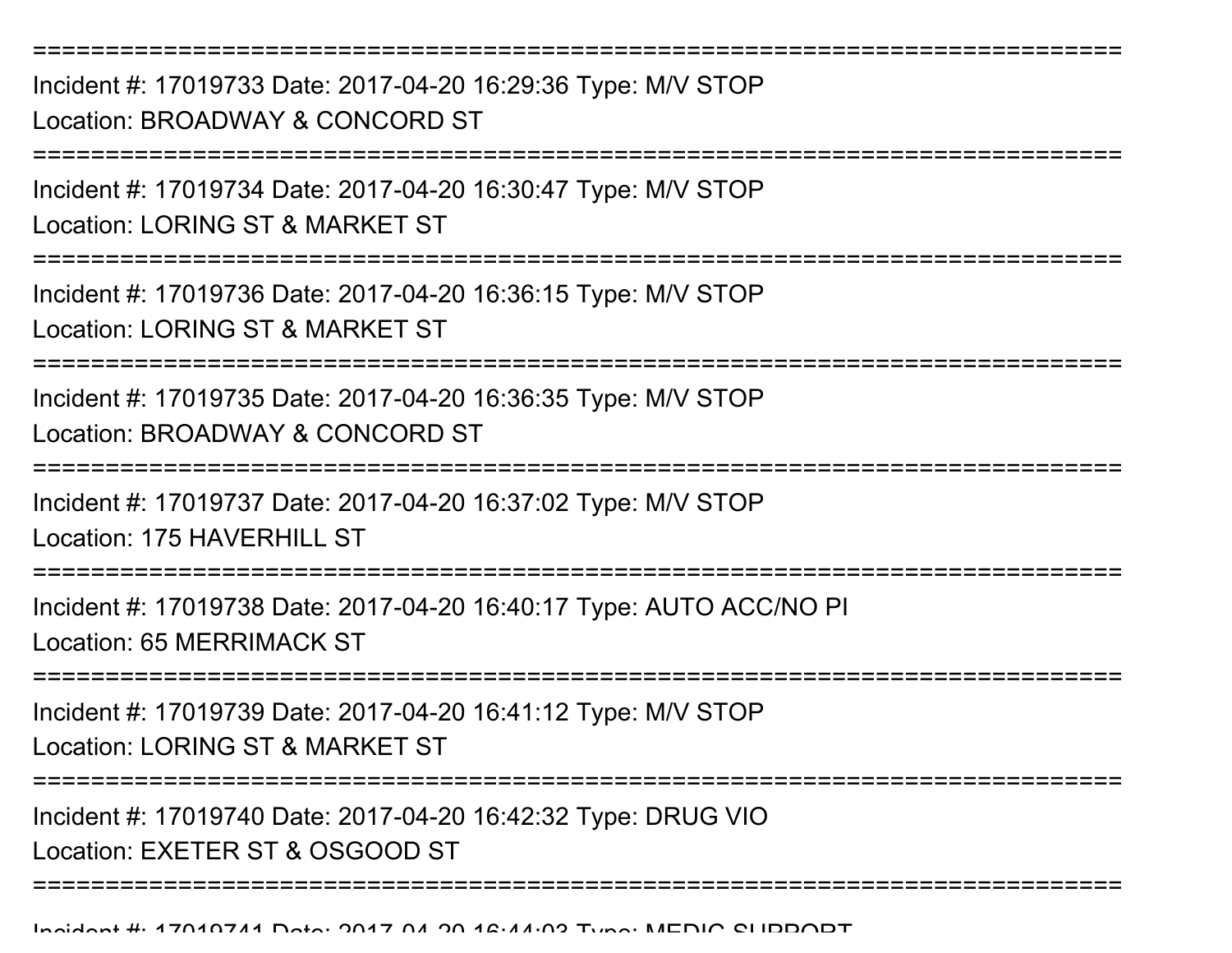Location: 239 BROADWAY

Incident #: 17019742 Date: 2017-04-20 16:45:56 Type: M/V STOPLocation: LORING ST & MARKET ST

===========================================================================

===========================================================================

Incident #: 17019743 Date: 2017-04-20 16:47:47 Type: AUTO ACC/NO PILocation: 2 TOWS / HAMPSHIRE ST & PARK ST

===========================================================================

Incident #: 17019744 Date: 2017-04-20 16:50:42 Type: M/V STOPLocation: LORING ST & MARKET ST

===========================================================================

Incident #: 17019745 Date: 2017-04-20 16:56:55 Type: M/V STOP

Location: LORING ST & MARKET ST

===========================================================================

Incident #: 17019746 Date: 2017-04-20 17:02:33 Type: M/V STOPLocation: LORING ST & MARKET ST

===========================================================================

Incident #: 17019747 Date: 2017-04-20 17:11:34 Type: DISORDERLYLocation: RUNAWAY...MCDONALDS / 50 BROADWAY

===========================================================================

Incident #: 17019748 Date: 2017-04-20 17:20:49 Type: DRUG VIOLocation: @ RIVERBANK / 2 NIGHTINGALE CT

===========================================================================

===========================================================================

Incident #: 17019749 Date: 2017-04-20 17:23:17 Type: NOISE ORDLocation: 105 WEARE ST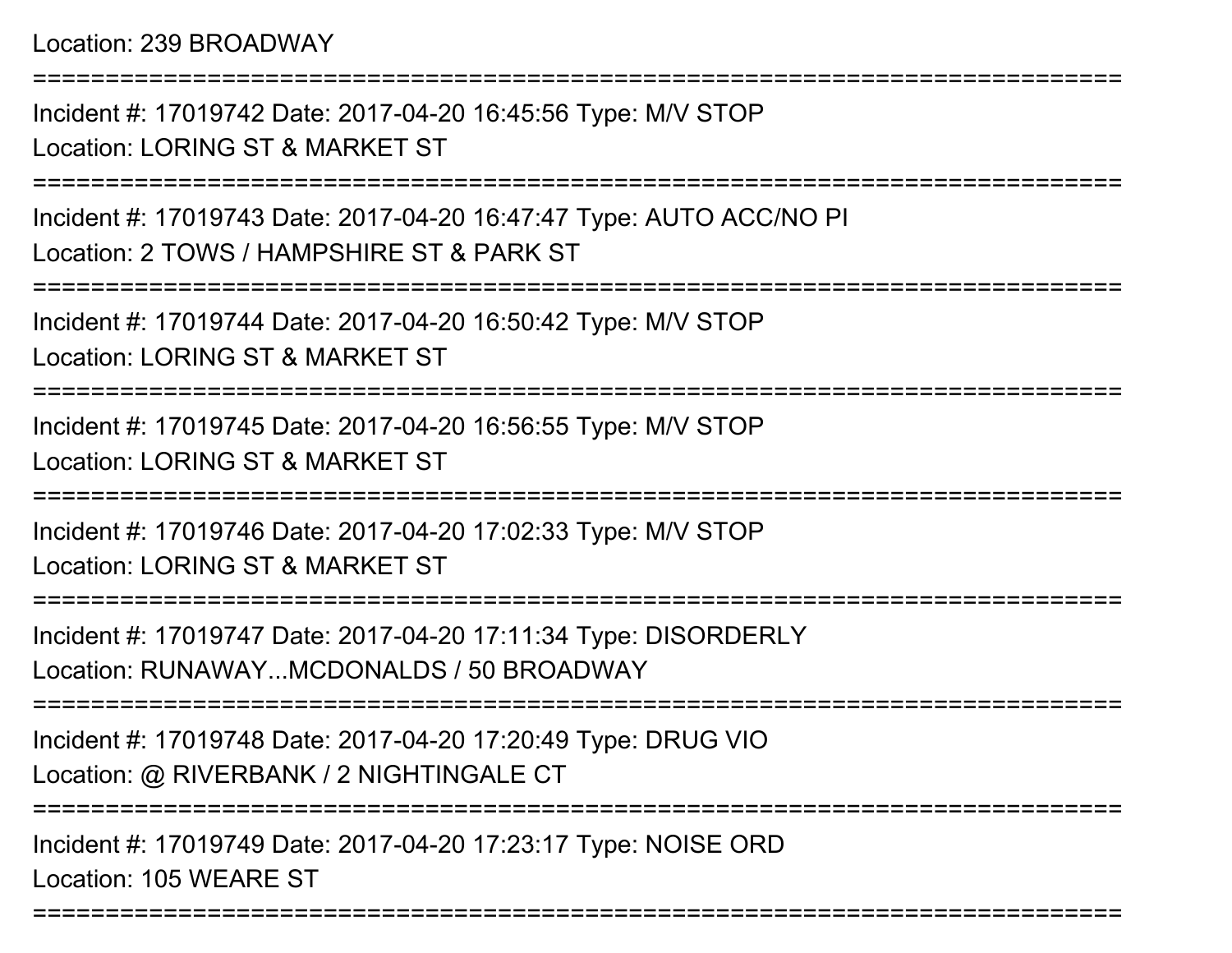Incident #: 17019750 Date: 2017-04-20 17:24:56 Type: NOISE ORDLocation: 19 HAMILTON ST

===========================================================================

Incident #: 17019751 Date: 2017-04-20 17:30:34 Type: LARCENY/PASTLocation: 273 FARNHAM ST

===========================================================================

Incident #: 17019752 Date: 2017-04-20 17:36:01 Type: SUS PERS/MVLocation: BROADWAY & CANAL ST

===========================================================================

Incident #: 17019753 Date: 2017-04-20 17:42:27 Type: MEDIC SUPPORT

Location: 183 PARKER ST FL 2

===========================================================================

Incident #: 17019754 Date: 2017-04-20 17:46:40 Type: DRUG OVERDOSELocation: MYRTLE ST & SPRUCE ST

===========================================================================

Incident #: 17019755 Date: 2017-04-20 17:53:58 Type: TOW/REC/STOLLocation: TOW/ARREST / 112 ARLINGTON ST

===========================================================================

Incident #: 17019756 Date: 2017-04-20 18:08:34 Type: ALARMSLocation: COMMUNITY DAY CHARTER SCHOOL / 73 PROSPECT ST

===========================================================================

Incident #: 17019757 Date: 2017-04-20 18:16:59 Type: MEDIC SUPPORTLocation: 12 METHUEN ST

===========================================================================

Incident #: 17019758 Date: 2017-04-20 18:20:50 Type: VIO CITY ORDLocation: 341B S BROADWAY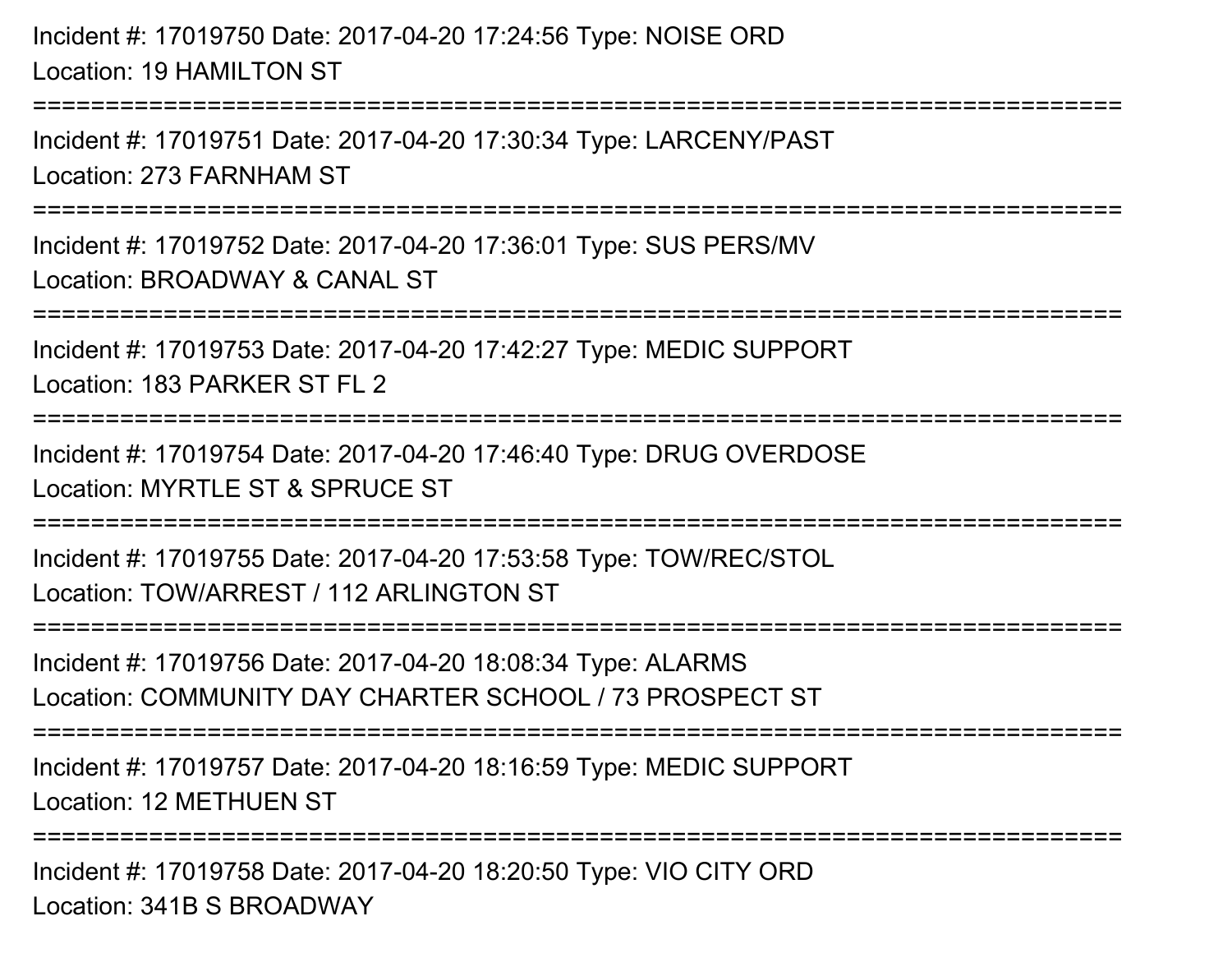Incident #: 17019759 Date: 2017-04-20 18:24:53 Type: ABAND MVLocation: TOW / 139 WEST ST

 $\mathcal{L}$  and 356 BROADWAY BROAdway

===========================================================================Incident #: 17019760 Date: 2017-04-20 18:33:21 Type: TRESPASSINGLocation: 19 COOLIDGE ST===========================================================================Incident #: 17019761 Date: 2017-04-20 18:40:22 Type: ASSSIT OTHER PDLocation: LAWRENCE ST & PARK ST=============== Incident #: 17019762 Date: 2017-04-20 18:45:03 Type: LOUD NOISELocation: 2 INMAN ST #4===========================================================================Incident #: 17019763 Date: 2017-04-20 18:49:27 Type: INVEST CONTLocation: 18 EVERETT ST===========================================================================Incident #: 17019764 Date: 2017-04-20 18:50:57 Type: M/V STOPLocation: 56 SPRINGFIELD ST===========================================================================Incident #: 17019765 Date: 2017-04-20 18:52:04 Type: M/V STOPLocation: 439 S UNION ST===========================================================================Incident #: 17019766 Date: 2017-04-20 18:54:59 Type: INVEST CONTLocation: 10 DIAMOND ST===========================================================================Incident #: 17019767 Date: 2017-04-20 18:57:45 Type: M/V STOP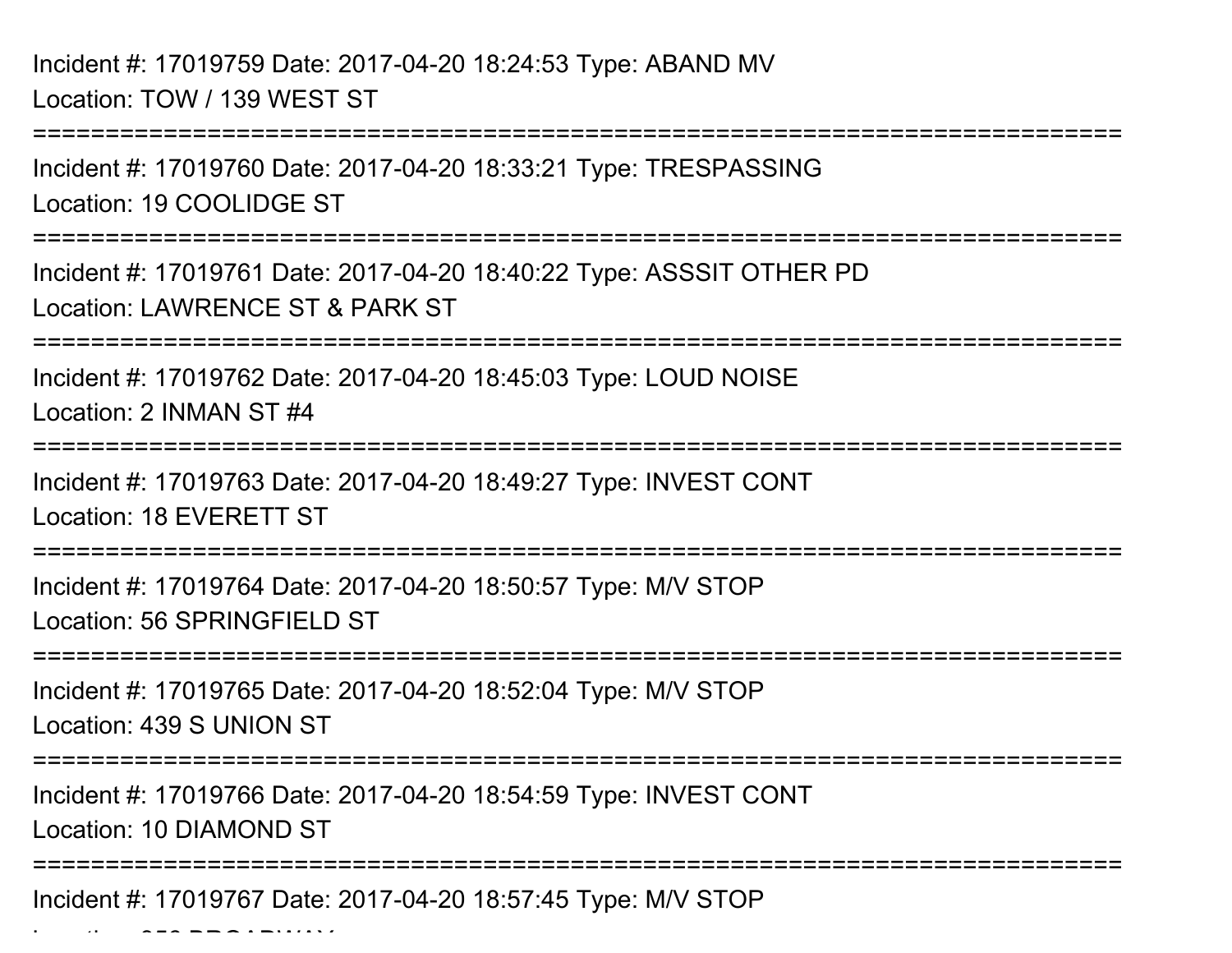===========================================================================

Incident #: 17019768 Date: 2017-04-20 19:00:18 Type: ALARM/BURGLocation: 201 BAILEY ST #1

===========================================================================

Incident #: 17019769 Date: 2017-04-20 19:03:13 Type: KEEP PEACELocation: 158 S BROADWAY

**===============** 

Incident #: 17019770 Date: 2017-04-20 19:10:32 Type: INVEST CONTLocation: ARREST / 10 DIAMOND ST #2

===========================================================================

Incident #: 17019771 Date: 2017-04-20 19:26:33 Type: MV/BLOCKINGLocation: 66 WATER ST

===========================================================================

Incident #: 17019772 Date: 2017-04-20 19:33:46 Type: M/V STOP

Location: GRAFTON ST & WINTHROP AV

===========================================================================

Incident #: 17019773 Date: 2017-04-20 19:39:27 Type: MV/BLOCKINGLocation: 60 NEWBURY ST

===========================================================================

Incident #: 17019774 Date: 2017-04-20 19:50:08 Type: M/V STOPLocation: BRUCE ST & THORNDIKE ST

===========================================================================

Incident #: 17019775 Date: 2017-04-20 20:08:49 Type: SUS PERS/MV

Location: 2 INMAN ST

===========================================================================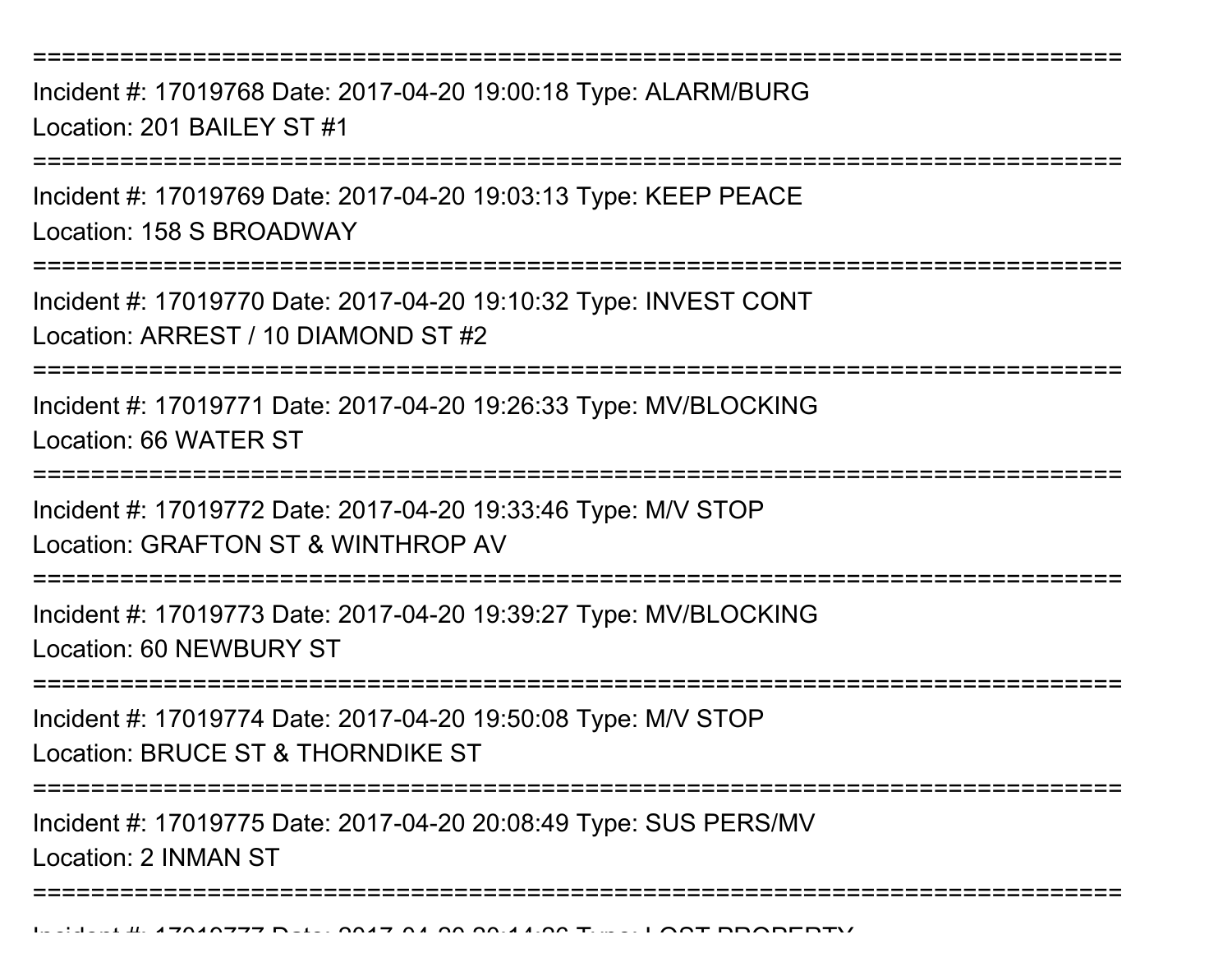===========================================================================

Incident #: 17019776 Date: 2017-04-20 20:15:51 Type: UNWANTEDGUESTLocation: 362 ESSEX ST #301

===========================================================================

Incident #: 17019778 Date: 2017-04-20 20:37:33 Type: MISSING PERSLocation: WALK IN / 441 S BROADWAY FL 2

===========================================================================

Incident #: 17019779 Date: 2017-04-20 20:38:23 Type: ASSSIT OTHER PD

Location: MISSING / 25 SHERIDAN ST

===========================================================================

Incident #: 17019780 Date: 2017-04-20 20:49:22 Type: M/V STOPLocation: EXETER ST & OSGOOD ST

===========================================================================

Incident #: 17019781 Date: 2017-04-20 20:50:01 Type: STOL/MV/PASLocation: 12 METHUEN ST

=====================

Incident #: 17019782 Date: 2017-04-20 21:35:08 Type: DISTURBANCELocation: 23 JORDAN ST FL 3

===========================================================================

Incident #: 17019783 Date: 2017-04-20 21:38:48 Type: MAL DAMG PROG

Location: EVERETT MILLS / 15 UNION ST

===========================================================================

===========================================================================

Incident #: 17019784 Date: 2017-04-20 21:44:39 Type: FIRE/MVLocation: TOW / 56 HANCOCK ST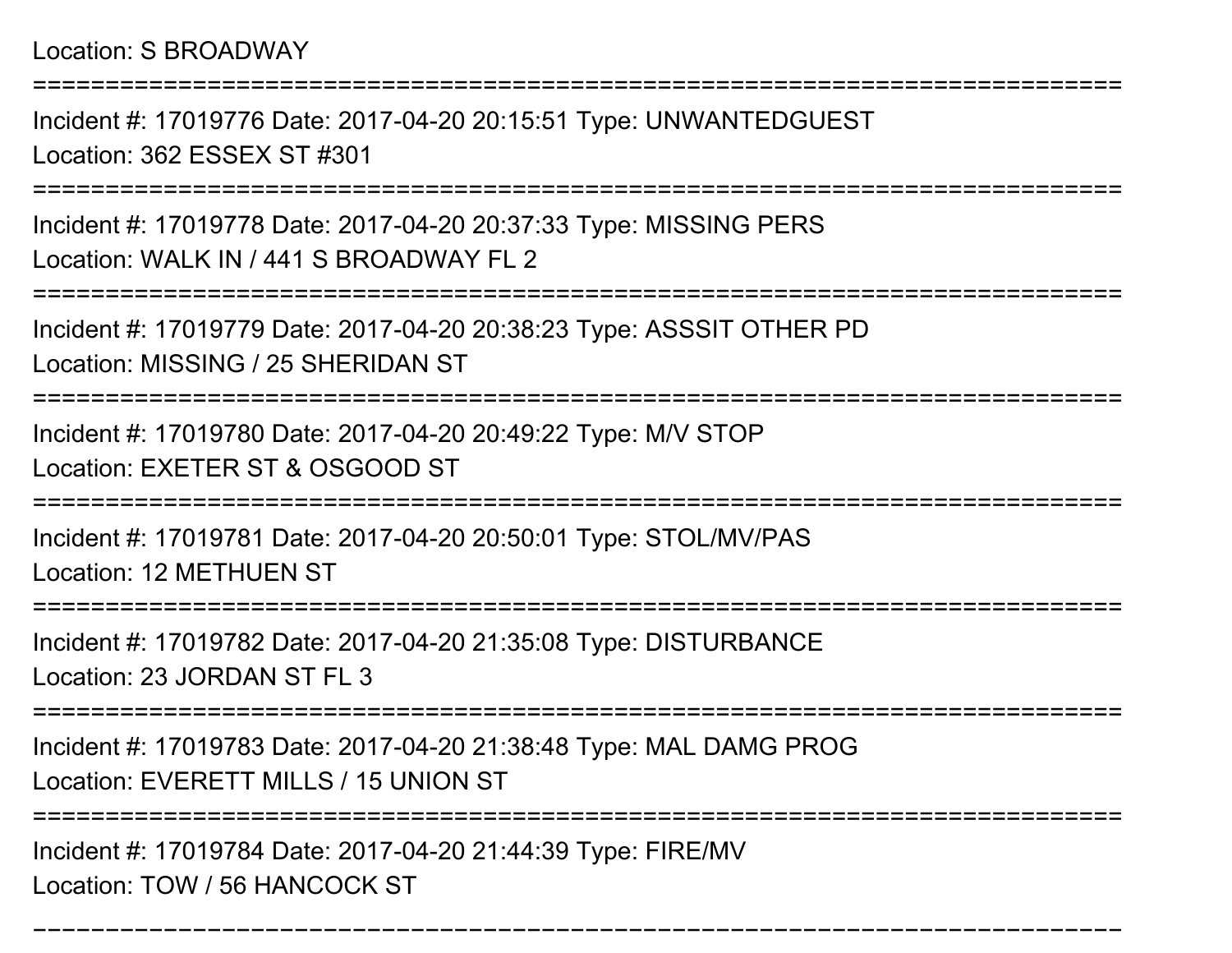Incident #: 17019785 Date: 2017-04-20 21:49:36 Type: SUS PERS/MVLocation: TOW / 198 PHILLIPS===========================================================================Incident #: 17019786 Date: 2017-04-20 22:02:30 Type: THREATSLocation: 9 TREMONT ST FL 2 ===========================================================================Incident #: 17019787 Date: 2017-04-20 22:12:37 Type: M/V STOPLocation: COMMON ST & NEWBURY ST===========================================================================Incident #: 17019789 Date: 2017-04-20 22:23:30 Type: MAN DOWNLocation: MCDONALDS / 50 BROADWAY===========================================================================Incident #: 17019788 Date: 2017-04-20 22:23:49 Type: GUN CALLLocation: 518 LOWELL ST=========================== Incident #: 17019790 Date: 2017-04-20 22:28:36 Type: UNWANTEDGUESTLocation: 24 MILTON ST #2===========================================================================Incident #: 17019791 Date: 2017-04-20 22:42:38 Type: ALARMSLocation: JUAN GUZMAN RESD. / 241 S BROADWAY===========================================================================Incident #: 17019792 Date: 2017-04-20 22:49:47 Type: RECOV/STOL/MVLocation: TOW / 288 PROSPECT ST===========================================================================Incident #: 17019793 Date: 2017-04-20 23:17:47 Type: DOMESTIC/PASTLocation: 207 S UNION ST